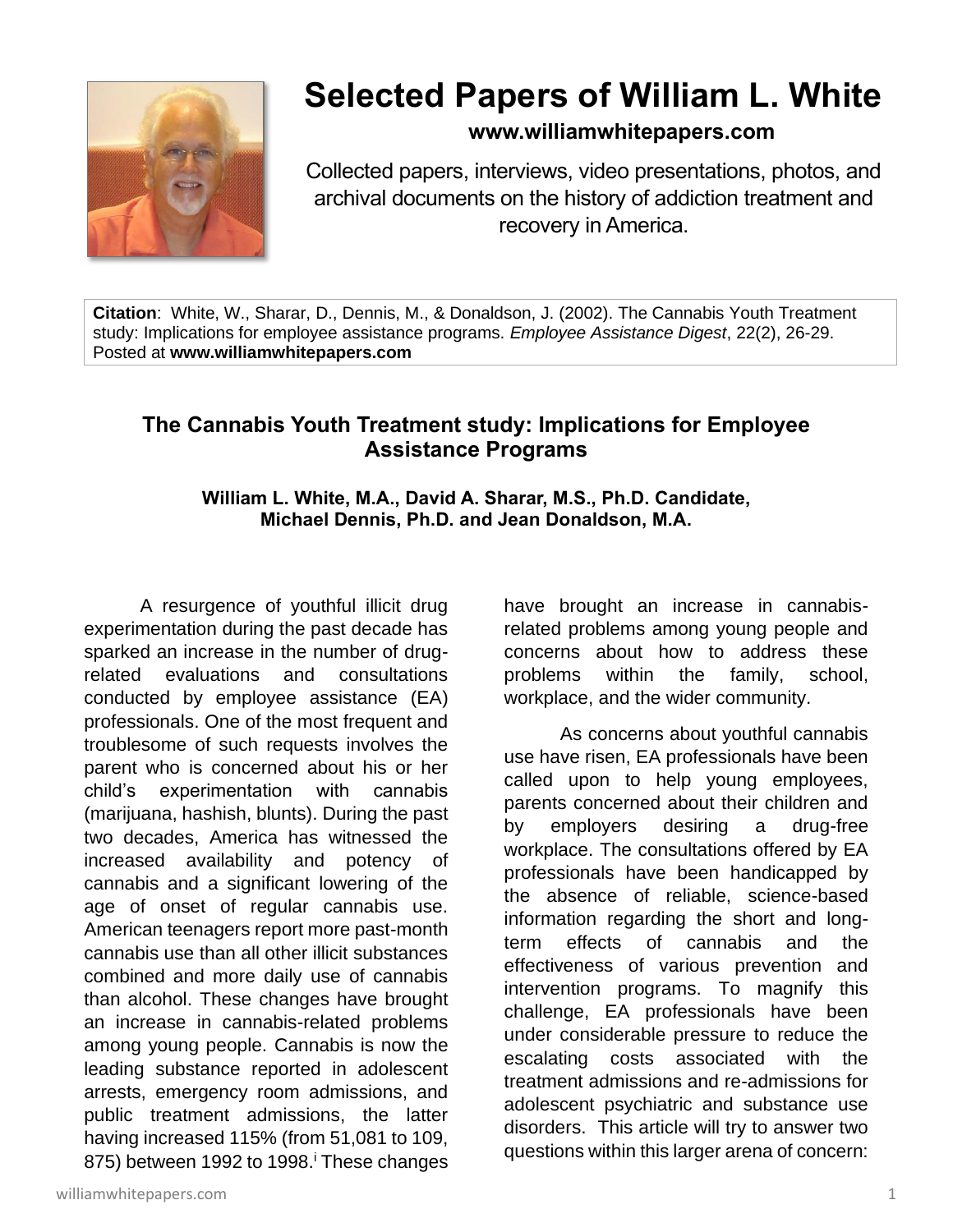- 1) Are there relatively brief (6-12 week) low cost interventions that are effective in treating adolescent cannabis abuse and dependence?
- 2) What role can the EA professional play in supporting the long-term recovery of adolescents during and following their treatment for cannabis abuse or dependence?

## **The CYT Study**

In 1997, the Center for Substance Abuse Treatment (CSAT) of the Substance Abuse and Mental Health Services Administration (SAMHSA) responded to requests for the development of evidencebased treatments for cannabis abuse/dependence by funding the Cannabis Youth Treatment (CYT) study. The CYT study is the largest and most scientifically rigorous randomized study of adolescent substance abuse treatment ever conducted in community-based settings.

The CYT study randomly assigned 600 adolescents who met DSM-IV criteria for cannabis abuse or dependence to one of five types of short-term, outpatient treatment. Each of the experiments compared the effectiveness of various treatments and each experiment was replicated in a community-based clinic and in a major medical research center. The treatments varied in theoretical orientation, delivery format (individual, group, family), and service components and duration (6 to 13 weeks). Service procedures within each of the five treatments were meticulously detailed in treatment manuals to enhance model fidelity as they were being implemented and tested across the study sites. Copies of the five treatment manuals utilized within the CYT study are available at no cost from the National Clearinghouse for Alcohol and Drug Information (1-800-729- 6686).

Seventy-one percent of youth admitted to the CYT study completed

treatment and more than 90% of the study group were interviewed 3, 6, 9, and 12 months following their discharge to evaluate the sustained effects of treatment. The adolescents treated had an average age of 16, were predominantly male (83%), white (61%), enrolled in school (87%), involved in the juvenile justice system (62%), and, of particular interest to EA professionals, had an unexpectedly high rate of employment (47%).

During the three-month treatment phase, all interventions reduced cannabis use and cannabis-related problems and these reductions were sustained through the twelfth month of follow-up. From intake to 12 months, participation in treatment was also significantly associated with reductions in family problems, attention deficit and hyperactivity problems, arguing/ violence, illegal activity, school absenteeism, and school problems. The CYT study also underscored the role adolescent treatment can play in enhancing the productivity of parents. In the three months following the treatment of their child in the CYT study, parents reported a 42% reduction in their days of stress at home and a 57% reduction in their days of missed work (compared to the three months prior to treatment). Thirtymonth interviews to re-assess all these factors are now being conducted.

#### **Implications for EAPs**

There are many lessons to be drawn from the CYT study, but three lessons have special implications for those working within employee assistance programs.

## **Lesson 1.** *Cannabis-related disorders constitute serious, debilitating disorders that can dramatically affect the developmental trajectory of adolescents and the overall health of their families.*

While marijuana use is trivialized and sometimes glamorized in the popular media, its regular use can produce serious effects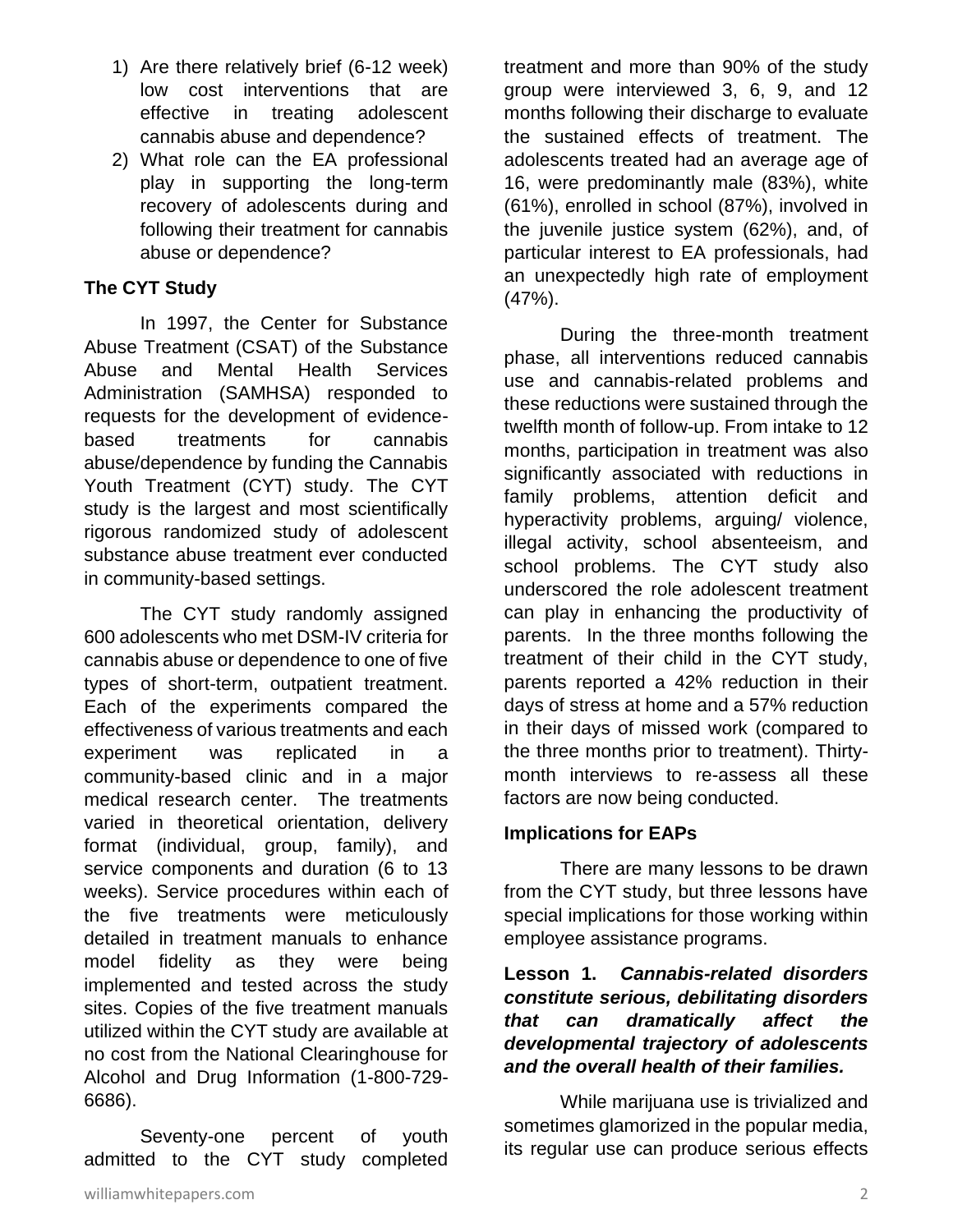on personal, interpersonal, family and occupational functioning. These effects can be dramatically amplified through lowered age of onset of regular use, greater frequency of use, and through interaction with co-occurring mental disorders. Among those already at risk for them, marijuana use is one of the main predictors of the early onset and severity of schizophrenia and other severe mental disorders. Weekly or more frequent cannabis users are far more likely than non-users to have problems at home, school, or with the law -- problems that rapidly declined among those youth who stopped using marihuana following their treatment in the CYT study.

*EA professionals have an important role in carrying the message to employers, employees, their families, and allied professionals that problems related to cannabis use are on the increase and that adolescents who continue to use cannabis in spite of adverse consequences should be recognized as needing intervention on par with adolescents with other drug choices generally perceived as more dangerous than cannabis. The significant problems experienced by the adolescents and families in the CYT study challenge the still prevalent "it's only marijuana" response (particularly among "Baby Boomer" parents) to adolescent cannabis use. The message that adolescent cannabis use can constitute a serious, debilitating disorder needs to be widely disseminated through the normal EA channels of communication: employee newsletters, web based information services, drug-free workplace training seminars, wellness workshops, and supervisor referral training sessions.* 

#### *Lesson 2. The severity of adolescent cannabis problems and their responses to treatment are quite variable.*

The five CYT treatments were all relatively brief (6-13 weeks), affordable, and able to positively impact many of the youth

seeking treatment services. Each was associated with major (50% or more) reductions in cannabis use, symptoms of dependence or abuse, behavioral problems, family problems, school problems, and illegal activity. At 12 months, nearly a third of those youth completing CYT treatment were living in the community without any marijuana use or substance related problems. The good news of adolescent treatment is that there are brief, low cost treatments that can have a significant impact on the lives of many young people and their families.

The more troublesome side of the treatment outcome story is that, for another subgroup of adolescents, cannabis use has become a more chronic condition. In CYT, 41% of the adolescents had failed multiple prior efforts to quit cannabis use, a quarter had been to formal treatment before, and a third were re-admitted to treatment in the year following their discharge from the CYT study. This does not mean that there is no hope for the resolution of such chronic problems, but it does suggest that different models of intervention over a longer period of time will be required to fully resolve such problems.

EA professionals face two significant challenges in the application of Lesson 2: (1) locating providers who offer effective treatments for adolescent substance use disorders, and (2) convincing insurance and managed care gatekeepers to authorize more intensive interventions over longer periods of time (particularly inpatient or residential stays) for those adolescents with more chronic cannabis use conditions.

*As EA professionals develop or revisit their community resource referral network, they should take the time to educate adolescent treatment providers about the CYT research that empirically supports the effectiveness of brief interventions for nearly a third of adolescents, while emphasizing*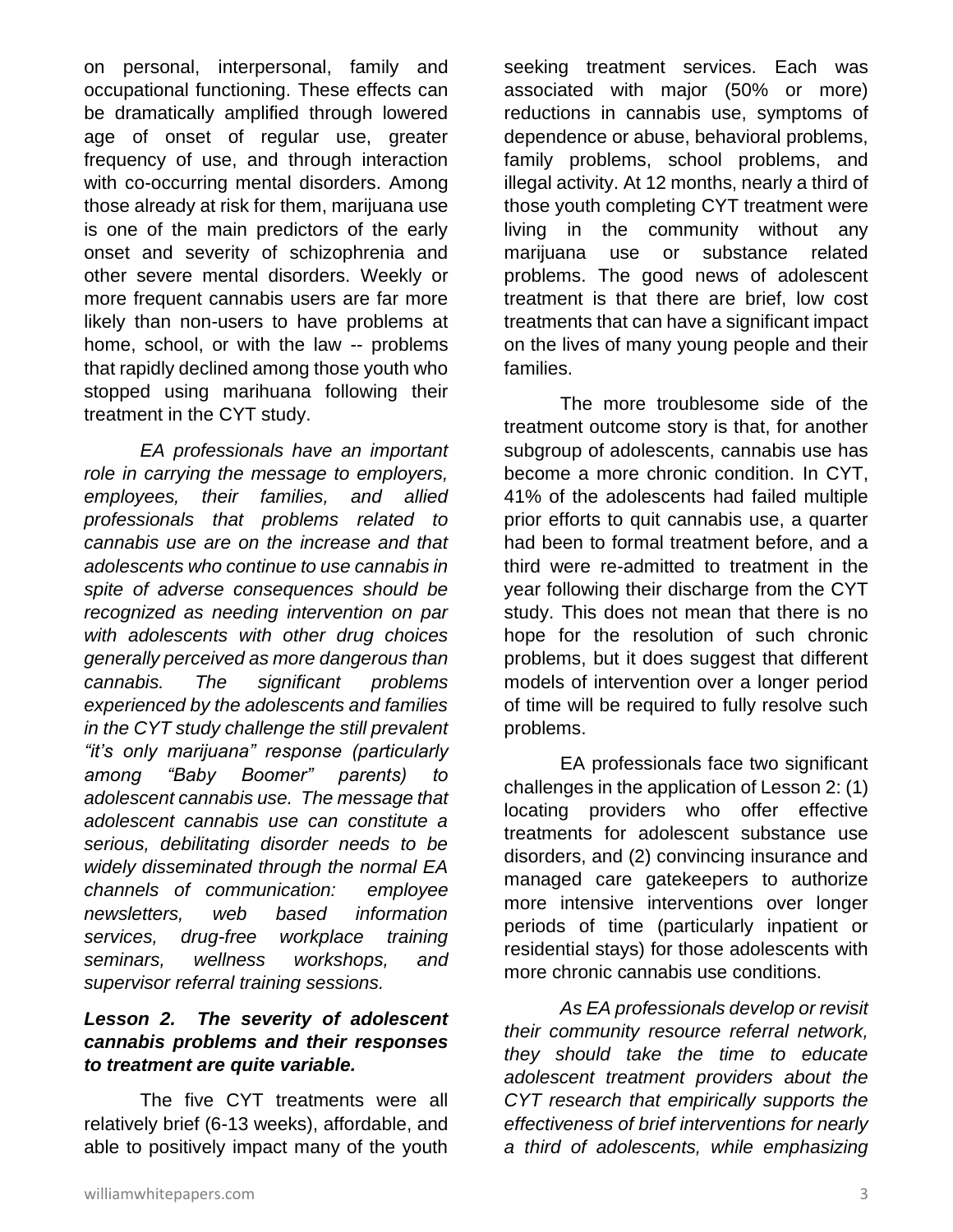*that many others will require more intensive, variable, and longer programs of recovery. It is also important for EA professionals to present the CYT findings to benefit designers, managed care plans, and selfinsured employers in an attempt to structure access and coverage in a way that acknowledges the realities and pattern variability of adolescent recovery from cannabis abuse and dependence. EA professionals can play an important role in overcoming the current pessimism about treatment effectiveness and advocate for the implementation of evidence-based, low cost treatments that can effectively serve many adolescents and their families. At the same time they also need to recognize that, for some adolescents, cannabis use can constitute a more chronic, relapsing condition.* 

*Lesson 3: Nearly half of treated adolescents vacillate between periods of recovery and periods of drug use and drug-related problems in the year following their first treatment episode. Post-treatment recovery support services could greatly benefit these youth and their families.* 

Treatment is often viewed as a timelimited event that either works (complete and enduring abstinence following treatment) or does not work (any drug use following treatment). This dichotomized view is challenged by the findings of the CYT study. Following their treatment in the CYT study, 60% of adolescents had some period of recovery but the pattern of recovery was quite variable. Twenty-nine percent went into recovery but later relapsed; 7% went into recovery, relapsed, but then got back into recovery; 15% failed to respond to treatment right away but improved in the months following treatment; and 9% recovered right away and stayed in recovery through the first year following treatment.

These different patterns of response underscore how fluid and fragile the posttreatment period is for most youth. Such fluidity calls for new service models that resemble not the "diagnose, treat, discharge" approach of the hospital emergency room, but approaches used in the longer term management of chronic disorders like diabetes, hypertension and asthma. These latter approaches focus on problem stabilization, recovery education, ongoing monitoring and support, and, when needed, early re-intervention. These approaches are also consistent with emerging behavioral health technologies drawn from the concept of disease management that seek to improve clinical and financial outcomes in the treatment of problems marked by high severity and chronicity.

*EA professionals that offer (or have the potential to influence) managed behavioral health plan designs can encourage the development of disease/recovery management tracks as an alternative to traditional "compliance-based" utilization management that focuses on controlling micro-managed "units of service" toward the goal of reducing acute symptoms. Although some adolescents can greatly benefit from receiving brief, low cost treatment, the indiscriminate application of this approach is inconsistent with the variable patterns of cannabis use and recovery among adolescents found in the CYT study. The effectiveness of adolescent behavioral health treatment could be improved and its costs decreased if EA professionals took a more active role in developing recovery support structures specifically for adolescents within local communities.* 

*EAPs can play a significant role in tipping the scales toward sustained recovery by: a) linking adolescents and their parents to indigenous sobriety-based support structures where they are available in the*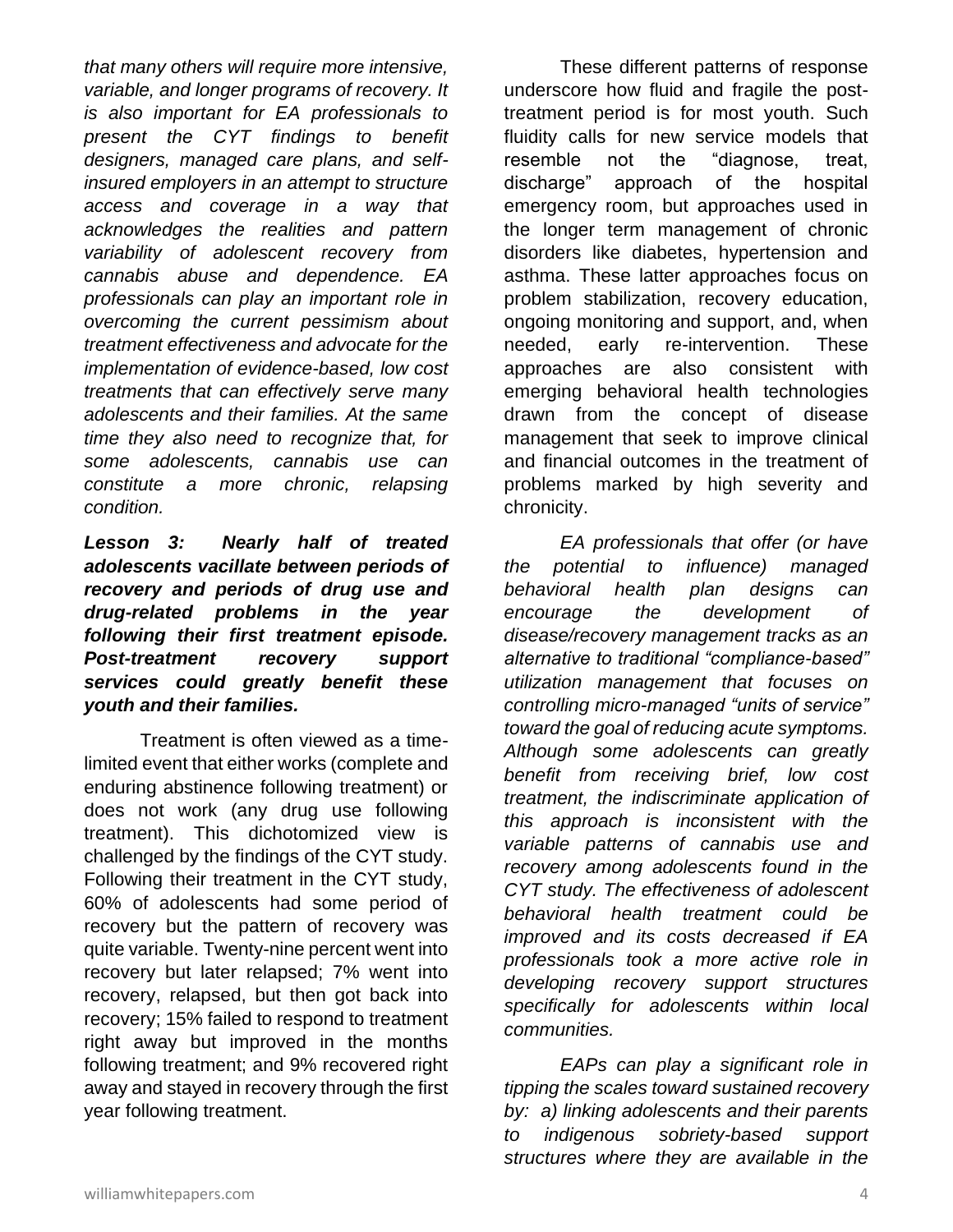*community, b) linking adolescents and their families to professionally-directed treatment services, c) educating adolescents, families, and "gatekeepers" about the course and treatment of AOD problems, d) conducting longer term, more intensive follow-up and early re-intervention services for treated youth, e) working with benefits managers and insurance vendors to design plans that can support post-treatment recovery monitoring and support. In the world of adolescent treatment, so-called "aftercare" services are best viewed not an adjunct to treatment, but as one of the most crucial elements of successful treatment.* 

#### **Conclusion**

Adolescent cannabis abuse and dependence is a major problem that consumers of EA services are confronting with increasing frequency. While evidencebased, brief outpatient treatments for these problems do now exist, they will not replace the need for sustained recovery support systems in the adolescent's natural environment. EA professionals can help create strong cultures of recovery within their local communities and can play important roles in recovery management through posttreatment follow-up, the provision of individual and family support, and educating employers and purchasers about posttreatment services that while necessary for sustained recovery are often not authorized or reimbursed. Providing such sustained recovery management supports may go a long way in breaking the cycle of repeated, self-encapsulated episodes of high cost acute care for adolescent substance use disorders.

The all-to-frequent revolving door of addiction treatment challenges the "treatment works" slogan and contributes to therapeutic pessimism among company managers, human resource and EA professionals, the public, treatment

and families who consume addiction treatment services. The fact that adolescents (and adults) may require more than one treatment intervention before their AOD-problems are fully resolved does not mean that treatment does not work, but it does call for rethinking the nature of addictive disorders and a redesign of both treatment and our approaches to managing care. The finding of the CYT study that a high percentage of adolescents remain precariously balanced between recovery and reactivation of abuse and dependence following completion of professionallydirected treatment suggests a potentially important role for the EA professional in linking these youth and families with ongoing recovery support services following treatment. EA professionals can also use CYT findings to achieve clinical improvements and cost reductions by shaping benefit plans that reflect both the utility of brief interventions and, for some, the necessity of *disease and recovery management approaches* to the resolution of substance use disorders.

providers and, most importantly, the youth

This paper was prepared with funds from the Center for Substance Abuse Treatment (CSAT's) Persistent Effects of Treatment Study (PETS, Contract No. 270-97-7011). The opinions are those of the authors and do not reflect official positions of the government. The literature and statistics are summarized from three papers: 1) Dennis, M.L., Godley, S.H., Diamond, G., Tims, F.M., Babor, T., Donaldson, J., Liddle, H., Titus, J.C., Kaminer, Y., Webb, C, and Hamilton, N. (under review). Main Findings of the Cannabis Youth Treatment (CYT) Randomized Field Experiment; 2) Dennis, M.L., Titus, J.C., Diamond, G., Donaldson, J., Godley, S.H., Tims, F.M., Webb, C., Kaminer, Y., Babor, T., Roebuck, M.C., Godley, M.D., Hamilton, N., Liddle, H., & Scott, C. and the CYT steering committee (in press). The Cannabis Youth Treatment